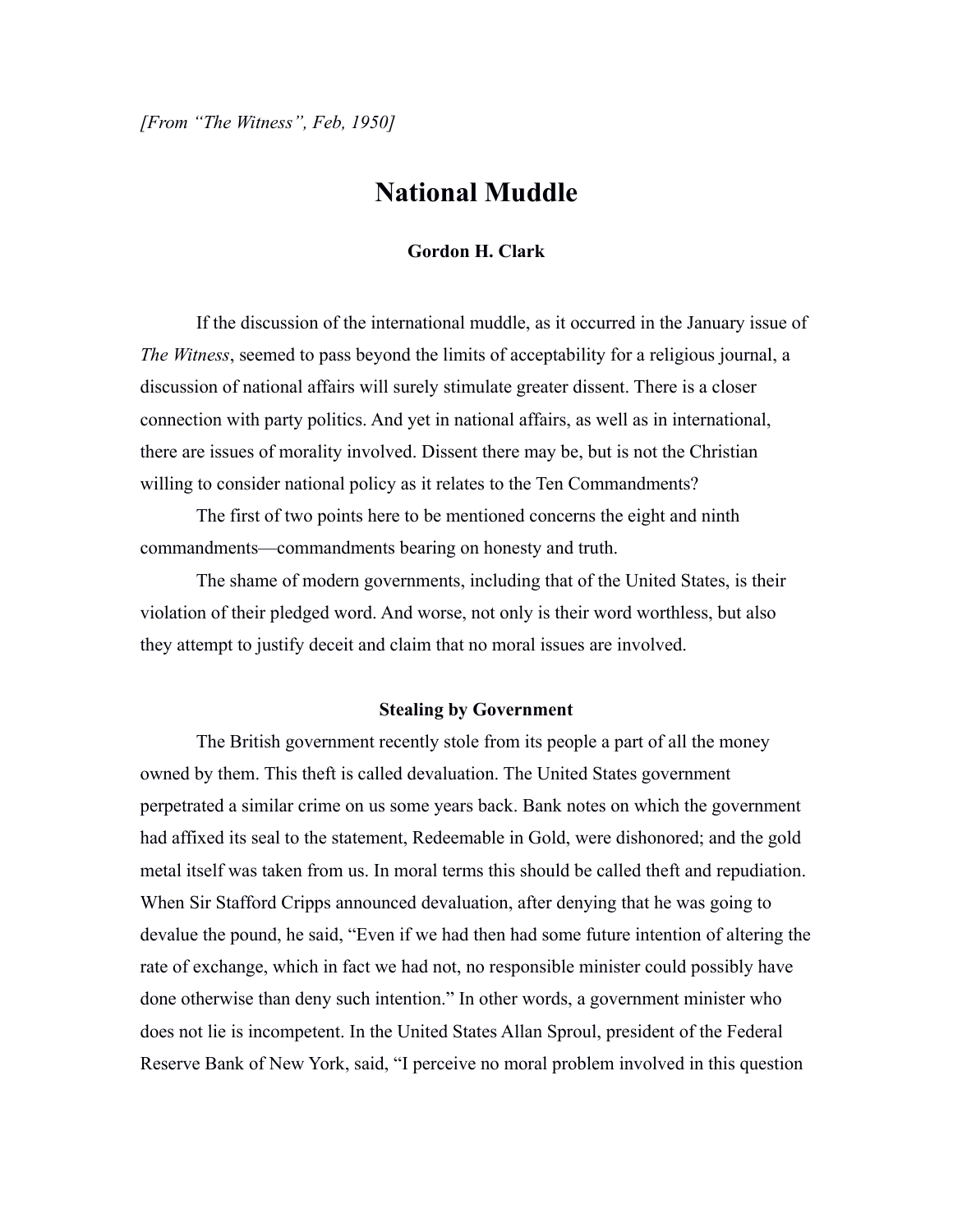of gold convertibility." In other words again, there is no moral problem involved in the violation of a solemn pledge.

Without considering the financial evils which in the past history of many nations have attended the debasing of coinage and the introduction of irredeemable paper, let us think what may be the righteous judgment of God on a nation that justifies theft and falsehood.

The matter of currency and devaluation seems remote and unimportant to a great many people. Not until the day of reckoning does the populace understand what has happened, and then it is usually the children rather than the parents who suffer. But however remote fiscal policy may seem, the widespread use of violence, brutality, and murder should be obvious to all.

## **Condoning Killing**

Fifty years ago or more certain serious abuses depressed the laboring class. Labor unions were developed to correct these abuses and to raise the standard of living for their members. With all this one can have the greatest sympathy. But since the Wagner Act the labor leaders need to be reminded of the sixth commandment: Thou shalt not kill.

A labor union should be a voluntary organization, but in recent years their membership has been swelled by means of bloody coercion. Collective bargaining has been carried on with the employer's head against the muzzle of a gun. At least one railroad president, who did not like the terms of the contract offered to him, was shot to death. The Allis Chalmers strike could have better been termed insurrection. The CIO used organized rioting in Michigan—the fighting was directed by trained men in recognizable uniforms, with disciplined squads and platoons, shock troops in reserve, and mobile command cars equipped with radio. Just this past year pickets at the Southern Cotton Oil Co. in North Little Rock, Ark., attempted to kill men who wanted to work. When these pickets were arrested under Arkansas law, the CIO took the case to the Supreme Court and argued that laws against murder and violence were unconstitutional when applied to labor unions. This winter's coal strike has been attended by violence and hardship. Men who have wanted to mine coal have been shot. Homes, hospitals, schools, and railroads are in immediate danger. If an employer had caused this trouble, what an